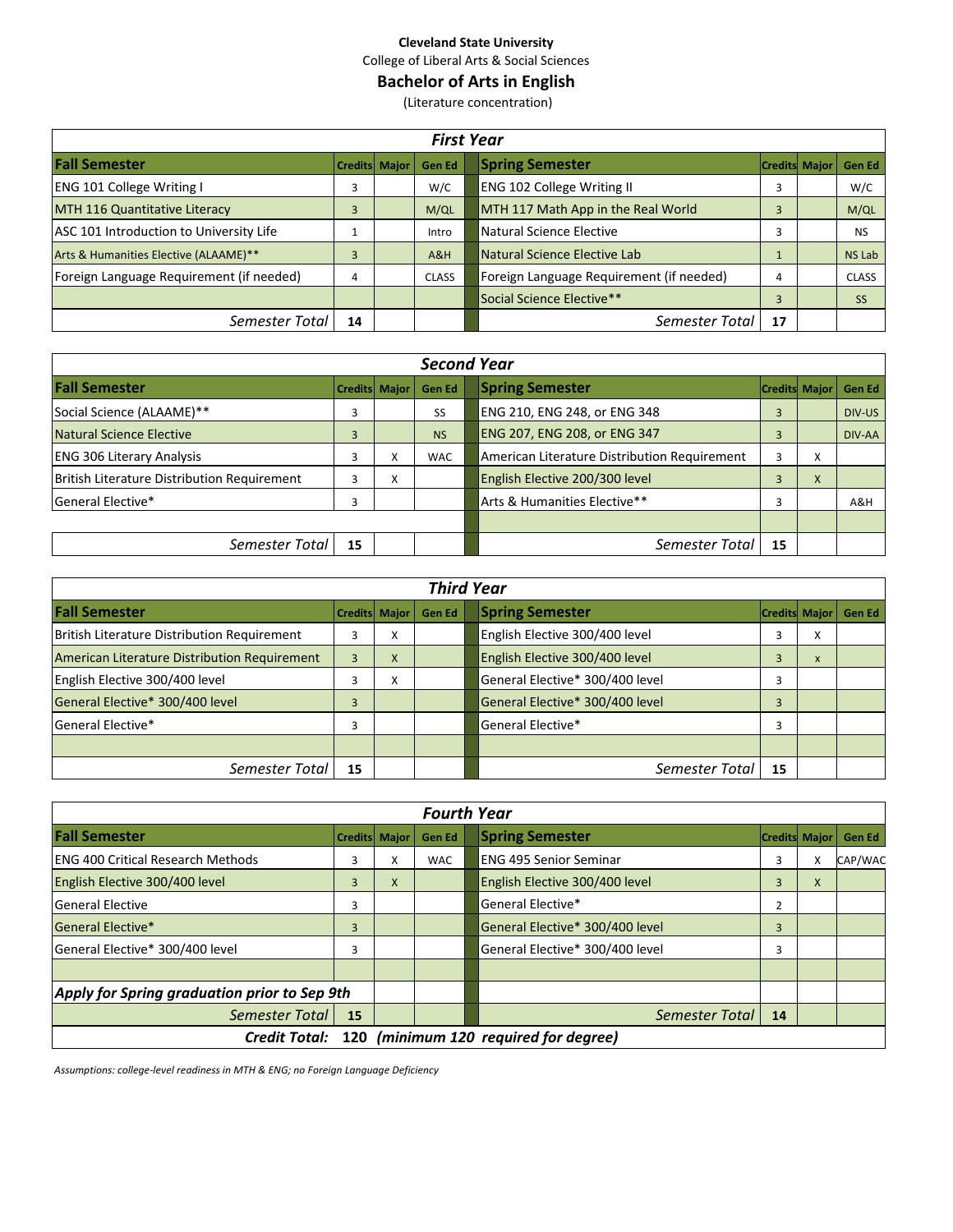College of Liberal Arts & Social Sciences

## **Bachelor of Arts in English**

(Literature concentration)

#### **College/ Program Notes:**

**University Notes:**

The plan above is a suggested guide to ensure that all General Education, College, University, and Major requirements are met within 4 years of study. Students may deviate from the suggested placement of Gen Ed courses, although the M/QL and W/C requirements should be completed during the first year of study.

\*General Electives ensure that a student accumulates the minimum credit hour totals needed for graduation. Students must have a **minimum of 120 total credit hours**, of which a **minimum of 42 credit hours** must be upper division (300 or 400-level courses). Depending upon other elective choices made, students may not need as many general electives as indicated above, or may need additional electives.

| <b>PHILAPHALAILLA</b>                                                                                        |                                                                                                |  |  |  |  |  |  |
|--------------------------------------------------------------------------------------------------------------|------------------------------------------------------------------------------------------------|--|--|--|--|--|--|
| <b>Gen Ed Key:</b>                                                                                           | SS = Social Sciences Requirement (2 courses from different departments**)                      |  |  |  |  |  |  |
| INTRO = Introduction to University Life Requirement (one course)                                             | A&H = Arts & Humanities Requirement (2 courses from different departments**)                   |  |  |  |  |  |  |
| W/C = Writing/Composition Requirement (two courses; C or better required)                                    | DIV = Social Diversity Requirement (2 courses; one US Diversity and one African American Exp.) |  |  |  |  |  |  |
| M/QL = Mathematics/Quantitative Literacy Requirement (two courses)                                           | WAC/SPAC = Writing/Speaking Across the Curriculum Requirement (3 courses, one in the major)    |  |  |  |  |  |  |
| NS = Natural Sciences (two courses, one of which must have a lab)                                            | <b>CAP = Capstone Requirement</b>                                                              |  |  |  |  |  |  |
| ** of the SS and A&H courses, one must be focused on Africa, Latin America, Asia or the Middle East (ALAAME) |                                                                                                |  |  |  |  |  |  |

This information is provided solely for the convenience of the reader, and the University expressly disclaims any liability which may otherwise be incurred. This publication is neither a contract nor an offer to make a contract. While every effort has been made to ensure the accuracy of the information, the University reserves the right to make changes at any time with respect to course offerings, degree requirements, services provided, or any other subject addressed herein.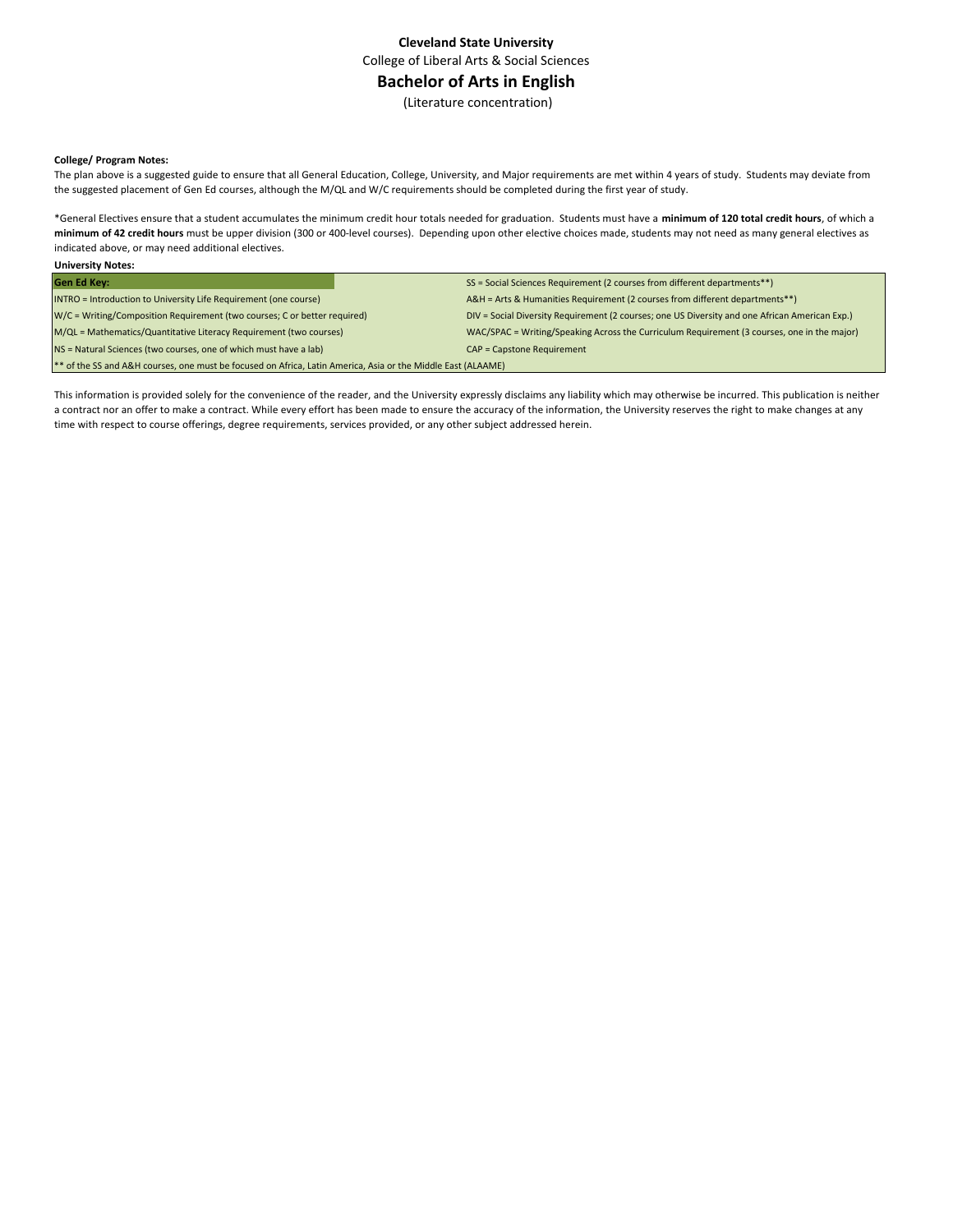College of Liberal Arts and Social Sciences

# **Bachelor of Arts in English**

(Creative Writing concentration)

|                                          | <b>First Year</b> |  |                          |  |                                          |    |  |                          |  |  |  |  |  |
|------------------------------------------|-------------------|--|--------------------------|--|------------------------------------------|----|--|--------------------------|--|--|--|--|--|
| <b>Fall Semester</b>                     |                   |  | Credits   Major   Gen Ed |  | <b>Spring Semester</b>                   |    |  | Credits   Major   Gen Ed |  |  |  |  |  |
| <b>ENG 101 College Writing I</b>         | 3                 |  | W/C                      |  | ENG 102 College Writing II               | 3  |  | W/C                      |  |  |  |  |  |
| MTH 116 Quantitative Literacy            |                   |  | M/QL                     |  | MTH 117 Math App in the Real World       | 3  |  | M/QL                     |  |  |  |  |  |
| ASC 101 Introduction to University Life  |                   |  | Intro                    |  | Natural Science Elective                 | 3  |  | <b>NS</b>                |  |  |  |  |  |
| Arts & Humanities Elective (ALAAME)**    |                   |  | A&H                      |  | Natural Science Elective Lab             |    |  | <b>NS Lab</b>            |  |  |  |  |  |
| Foreign Language Requirement (if needed) | 4                 |  | <b>CLASS</b>             |  | Foreign Language Requirement (if needed) | 4  |  | <b>CLASS</b>             |  |  |  |  |  |
|                                          |                   |  |                          |  | Social Science Elective**                | 3  |  | <b>SS</b>                |  |  |  |  |  |
| Semester Total                           | 14                |  |                          |  | Semester Total                           | 17 |  |                          |  |  |  |  |  |

| <b>Second Year</b>                                        |                |   |                          |                                                    |        |  |  |  |  |  |  |  |  |  |
|-----------------------------------------------------------|----------------|---|--------------------------|----------------------------------------------------|--------|--|--|--|--|--|--|--|--|--|
| <b>Fall Semester</b>                                      |                |   | Credits   Major   Gen Ed | <b>Spring Semester</b><br>Credits   Major   Gen Ed |        |  |  |  |  |  |  |  |  |  |
| Social Science Elective (ALAAME)**                        | 3              |   | SS                       | 3<br>ENG 207, ENG 208, or ENG 347                  | DIV-AA |  |  |  |  |  |  |  |  |  |
| Natural Science Elective                                  | 3              |   | <b>NS</b>                | <b>ENG 210, ENG 248, or ENG 348</b><br>3           | DIV-US |  |  |  |  |  |  |  |  |  |
| <b>ENG 203 Creative Writing: Forms &amp; Techniques**</b> | 3              | X | A&H                      | <b>English Creative Writing Workshop 39X</b><br>X  |        |  |  |  |  |  |  |  |  |  |
| <b>ENG 306: Literary Analysis</b>                         | $\overline{3}$ | X | <b>WAC</b>               | <b>General Elective*</b><br>$\overline{3}$         |        |  |  |  |  |  |  |  |  |  |
| General Elective*                                         | 3              |   |                          | 3<br>General Elective*                             |        |  |  |  |  |  |  |  |  |  |
|                                                           |                |   |                          |                                                    |        |  |  |  |  |  |  |  |  |  |
| Semester Total                                            | 15             |   |                          | 15<br>Semester Total                               |        |  |  |  |  |  |  |  |  |  |

| <b>Third Year</b>                            |    |   |                          |                                                        |  |  |  |  |  |  |  |  |
|----------------------------------------------|----|---|--------------------------|--------------------------------------------------------|--|--|--|--|--|--|--|--|
| <b>Fall Semester</b>                         |    |   | Credits   Major   Gen Ed | <b>Spring Semester</b><br>Credits   Major Gen Ed       |  |  |  |  |  |  |  |  |
| English Creative Writing Workshop 39X or 49X | 3  | х |                          | English Creative Writing Workshop 39X or 49X<br>3<br>x |  |  |  |  |  |  |  |  |
| English Literature Elective 300/400 level    | 3  | X | <b>WAC</b>               | English Literature Elective 300/400 level<br>X         |  |  |  |  |  |  |  |  |
| General Elective* 300/400 level              | 3  |   |                          | General Elective* 300/400 level<br>3                   |  |  |  |  |  |  |  |  |
| <b>General Elective*</b>                     | 3  |   |                          | English Literature Elective 3XX<br>3<br>$\mathsf{x}$   |  |  |  |  |  |  |  |  |
| General Elective*                            | 3  |   |                          | General Elective*<br>3                                 |  |  |  |  |  |  |  |  |
|                                              |    |   |                          |                                                        |  |  |  |  |  |  |  |  |
| Semester Total                               | 15 |   |                          | Semester Total<br>15                                   |  |  |  |  |  |  |  |  |

|                                              | <b>Fourth Year</b> |   |                          |  |                                                 |                |   |                          |  |  |  |  |  |  |
|----------------------------------------------|--------------------|---|--------------------------|--|-------------------------------------------------|----------------|---|--------------------------|--|--|--|--|--|--|
| <b>Fall Semester</b>                         |                    |   | Credits   Major   Gen Ed |  | <b>Spring Semester</b>                          |                |   | Credits   Major   Gen Ed |  |  |  |  |  |  |
| lENG 400: Critical Research Methods          | 3                  | X | <b>WAC</b>               |  | English Creative Writing Workshop 39X or 49X    | 3              | X |                          |  |  |  |  |  |  |
| English Literature Elective 300/400 level    | 3                  | X |                          |  | <b>ENG 498 Creative Writing Senior Capstone</b> | 3              | X | <b>CAP</b>               |  |  |  |  |  |  |
| General Elective* 300/400 level              | 3                  |   |                          |  | English Literature Elective 300/400 level       | 3              | x |                          |  |  |  |  |  |  |
| General Elective*                            | 3                  |   |                          |  | General Elective*                               | 3              |   |                          |  |  |  |  |  |  |
| General Elective*                            | 3                  |   |                          |  | General Elective*                               | $\overline{2}$ |   |                          |  |  |  |  |  |  |
|                                              |                    |   |                          |  |                                                 |                |   |                          |  |  |  |  |  |  |
| Apply for Spring graduation prior to Sep 9th |                    |   |                          |  |                                                 |                |   |                          |  |  |  |  |  |  |
| Semester Total                               | 15                 |   |                          |  | Semester Total                                  | 14             |   |                          |  |  |  |  |  |  |
| Credit Total:                                | 120                |   |                          |  | (minimum 120 required for degree)               |                |   |                          |  |  |  |  |  |  |

*Assumptions: college-level readiness in MTH & ENG; no Foreign Language Deficiency*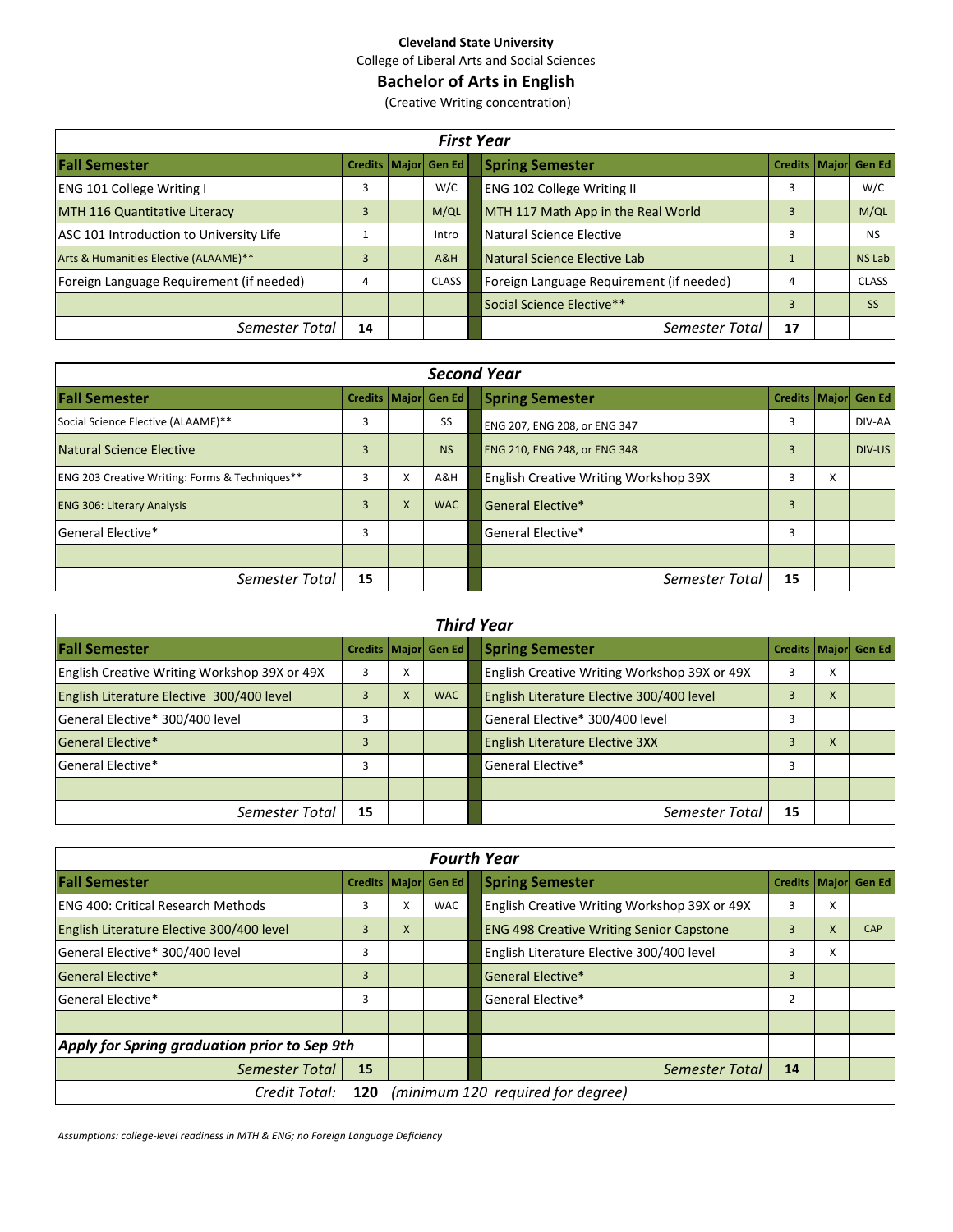College of Liberal Arts and Social Sciences

# **Bachelor of Arts in English**

(Creative Writing concentration)

### **College/ Program Notes:**

The plan above is a suggested guide to ensure that all General Education, College, University, and Major requirements are met within 4 years of study. Students may deviate from the suggested placement of Gen Ed courses, although the M/QL and W/C requirements should be completed during the first year of study.

\*General Electives ensure that a student accumulates the minimum credit hour totals needed for graduation. Students must have a **minimum of 120 total credit hours**, of which a **minimum of 42 credit hours** must be upper division (300 or 400-level courses). Depending upon other elective choices made, students may not need as many general electives as indicated above, or may need additional electives.

| <b>University Notes:</b>                                                                                     |                                                                                                |  |  |  |  |  |  |
|--------------------------------------------------------------------------------------------------------------|------------------------------------------------------------------------------------------------|--|--|--|--|--|--|
| <b>Gen Ed Key:</b>                                                                                           | SS = Social Sciences Requirement (2 courses from different departments**)                      |  |  |  |  |  |  |
| INTRO = Introduction to University Life Requirement (one course)                                             | A&H = Arts & Humanities Requirement (2 courses from different departments**)                   |  |  |  |  |  |  |
| W/C = Writing/Composition Requirement (two courses; C or better required)                                    | DIV = Social Diversity Requirement (2 courses; one US Diversity and one African American Exp.) |  |  |  |  |  |  |
| M/QL = Mathematics/Quantitative Literacy Requirement (two courses)                                           | WAC/SPAC = Writing/Speaking Across the Curriculum Requirement (3 courses, one in the major)    |  |  |  |  |  |  |
| NS = Natural Sciences (two courses, one of which must have a lab)                                            | CAP = Capstone Requirement                                                                     |  |  |  |  |  |  |
| ** of the SS and A&H courses, one must be focused on Africa, Latin America, Asia or the Middle East (ALAAME) |                                                                                                |  |  |  |  |  |  |

This information is provided solely for the convenience of the reader, and the University expressly disclaims any liability which may otherwise be incurred. This publication is neither a contract nor an offer to make a contract. While every effort has been made to ensure the accuracy of the information, the University reserves the right to make changes at any time with respect to course offerings, degree requirements, services provided, or any other subject addressed herein.